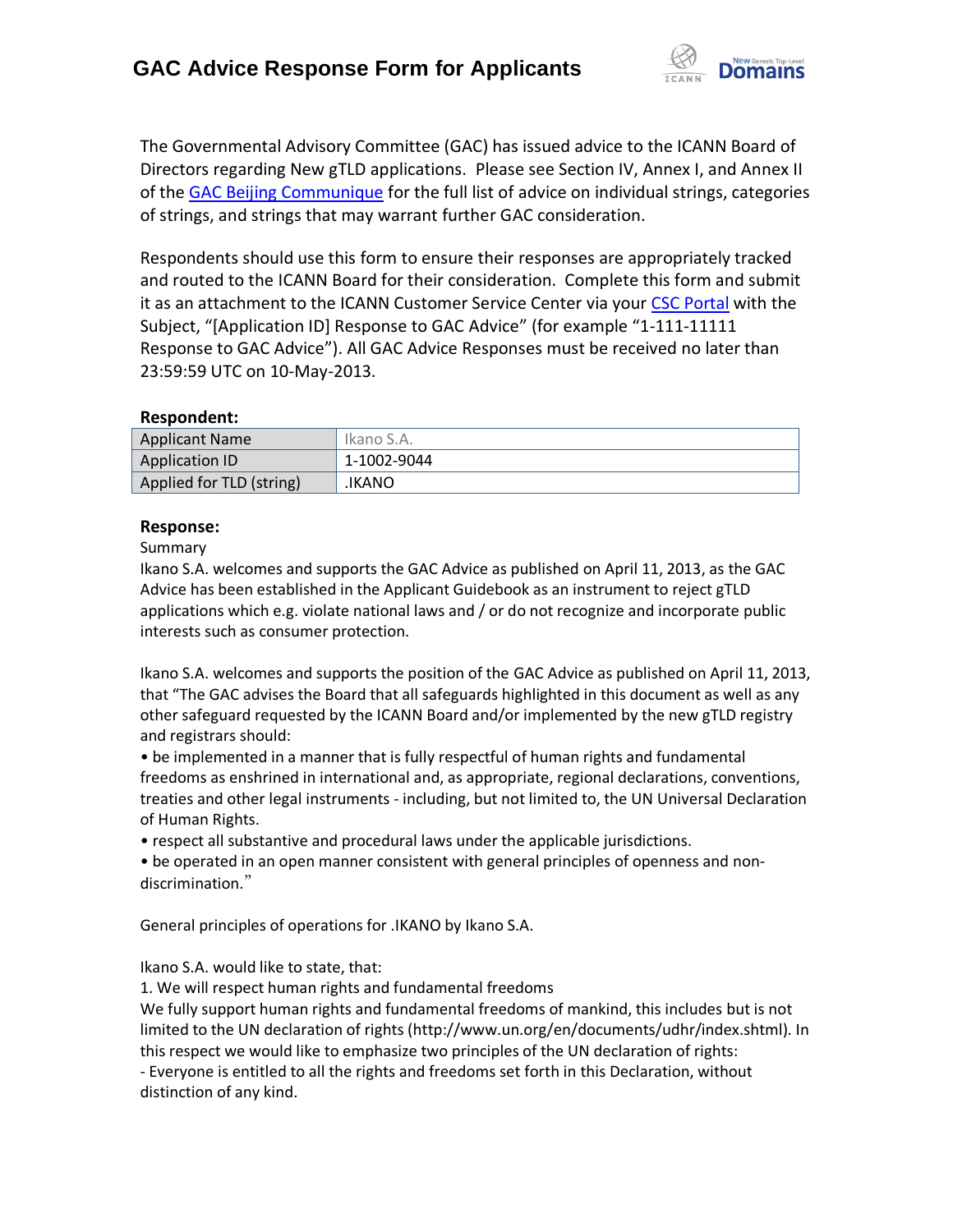## **GAC Advice Response Form for Applicants**



- Article 19: Everyone has the right to freedom of opinion and expression; this right includes freedom to hold opinions without interference and to seek, receive and impart information and ideas through any media and regardless of frontiers.

2. We will respect national laws

We require our registrars and registrants to comply with all applicable laws, including those that relate to privacy, data collection, consumer protection (including in relation to misleading and deceptive conduct), disclosure of data, and financial disclosures.

3. We will operate the TLD in an open manner consistent with general principles of openness and non-discrimination

The fundamental goals of the Introduction of New gTLDs are:

- The new gTLD program will create a means for prospective registry operators to apply for new gTLDs, and create new options for consumers in the market.

- To foster diversity, encourage competition, and enhance the utility of the DNS.

- ICANN expects a diverse set of applications for new gTLDs, including IDNs, creating significant potential for new uses and benefit to Internet users across the globe.

We fully support these goals with the underlying principles of openness and non-discrimination and which will lead to greater choice and diversity for consumers based on competition among registries.

Detailed commitments by Ikano S.A. for .IKANO based on General Safeguards

Ikano S.A., the applicant for the .IKANO top-level domain, will implement as already stated in the application the following safeguards in a manner that (i) is fully respectful of human rights and fundamental freedoms as enshrined in international and, as appropriate, regional declarations, conventions, treaties and other legal instruments – including, but not limited to, the UN Universal Declaration of Human Rights, (ii) respects all substantive and procedural laws under the applicable jurisdictions, and (iii) the gTLD be operated in an open manner consistent with general principles of openness and non - discrimination. The safeguards will be subject to contractual oversight.

The Safeguards are in detail:

1. WHOIS verification and checks - Ikano S.A. will conduct checks on a statistically significant basis to identify registrations in its gTLD with deliberately false, inaccurate or incomplete WHOIS data at least twice a year. Registry operators will weigh the sample towards registrars with the highest percentages of deliberately false, inaccurate or incomplete records in the previous checks. Ikano S.A. will notify the relevant registrar of any inaccurate or incomplete records identified during the checks, triggering the registrar's obligation to solicit accurate and complete information from the registrant.

2. Mitigating abusive activity - Ikano S.A. will ensure that terms of use for registrants include prohibitions against the distribution of malware, operation of botnets, phishing, piracy, trademark or copyright infringement, fraudulent or deceptive practices, counterfeiting or otherwise engaging in activity contrary to applicable law.

3. Security checks - While respecting privacy and confidentiality, Ikano S.A. will periodically conduct a technical analysis to assess whether domains in its gTLD are being used to perpetrate security threats, such as pharming, phishing, malware, and botnets. If Ikano S.A. identifies